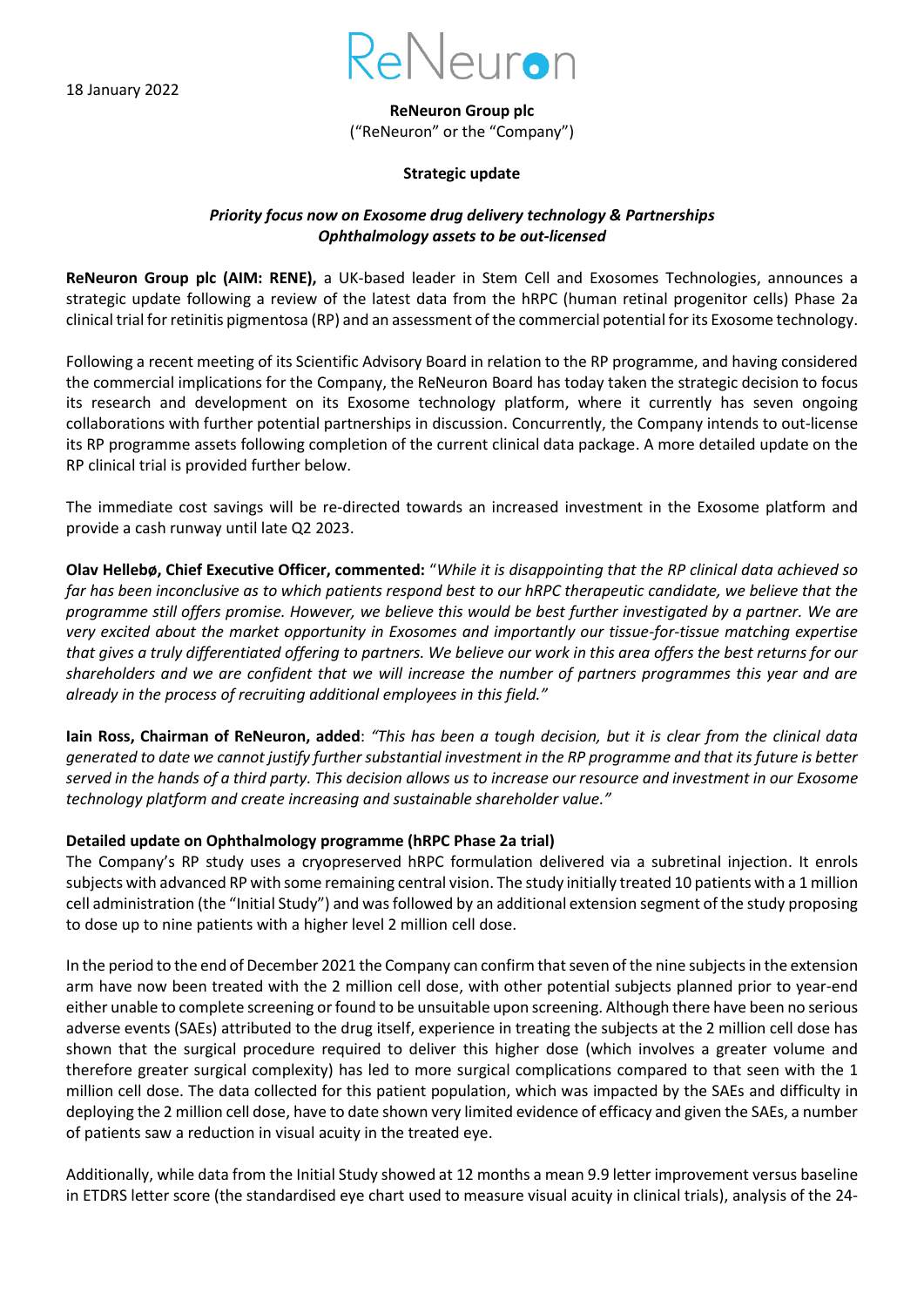month data, while inconclusive, does appear to show that efficacy wanes after 12 months. Four out of nine patients still show a positive response versus baseline at month 24.

The Board has reviewed its commercial strategy and the financial resources needed to progress the RP programme. Even though certain patients did appear to benefit from the treatment (in particular in the first 12 months), further patients would need to be treated at the 1m dose to try to identify which sub-populations are most likely to lead to a higher and longer lasting response. To fully understand this the Company believes an additional phase 2 trial would be needed and the Board believes that the size of the additional investment required from ReNeuron into this programme would not be in the best interests of shareholders. The Board believes that it therefore would be better to complete a data package on the programme and look to out-license the programme to a third party.

## **Focus on Exosome drug delivery technology**

The Company's proprietary cell lines produce a panel of distinct tissue matched Exosome drug delivery candidate which have the potential to target a variety of indications and tissue types. Exosomes produced by the Company's proprietary stem cell lines or via its induced pluripotent stem cell (iPSC) platform can be manufactured through a scalable process and loaded with a wide variety of payloads, such as nucleic acids (including siRNA, mRNA and miRNA), proteins (such as Cas9, antibodies and peptides) as well as small molecules.

Positive pre-clinical data has already provided proof-of-concept that ReNeuron's novel Exosome drug delivery technology can effectively deliver therapeutic proteins to the specific region of the brain affected by several neurological diseases such as stroke, Parkinson's disease and Huntington's disease. These studies have shown that ReNeuron's Exosome technology offers higher stability, more targeted delivery, and an increase in potency, therefore potentially solving the delivery issues that can be experienced with therapeutic proteins, and the Board believes this will be of interest to major pharmaceutical companies to aid in the treatment of a variety of neurological diseases.

Having already seen strong progress with the Company's Exosome platform, ReNeuron is adding additional scientists in the next two months to focus on this growth area.

#### **Contacts:**

| <b>ReNeuron</b>                                                                                                                               | www.reneuron.com/investors                                                                  |
|-----------------------------------------------------------------------------------------------------------------------------------------------|---------------------------------------------------------------------------------------------|
| lain Ross, Chairman<br>Olav Hellebø, Chief Executive Officer<br>Catherine Isted, Chief Financial Officer                                      | Via Walbrook PR                                                                             |
| Stifel Nicolaus Europe Limited (NOMAD and Joint Broker)<br>Ben Maddison, Stewart Wallace                                                      | +44 (0) 20 7710 7600                                                                        |
| <b>Allenby Capital Limited (Joint Broker)</b><br>James Reeve/George Payne (Corporate Finance)<br>Stefano Aquilino (Sales & Corporate Broking) | +44 (0) 20 3328 5656                                                                        |
| <b>Walbrook PR (Media &amp; Investor Relations)</b><br>Paul McManus/Alice Woodings                                                            | +44 (0)20 7933 8780 or reneuron@walbrookpr.com<br>+44 (0)7980 541 893 / +44 (0)7407 804 654 |

#### **About ReNeuron**

ReNeuron is a UK based Proprietary Stem Cell based Exosome Technologies company, harnessing its unique stem cell technologies to develop 'off the shelf' treatments for disease with significant unmet needs.